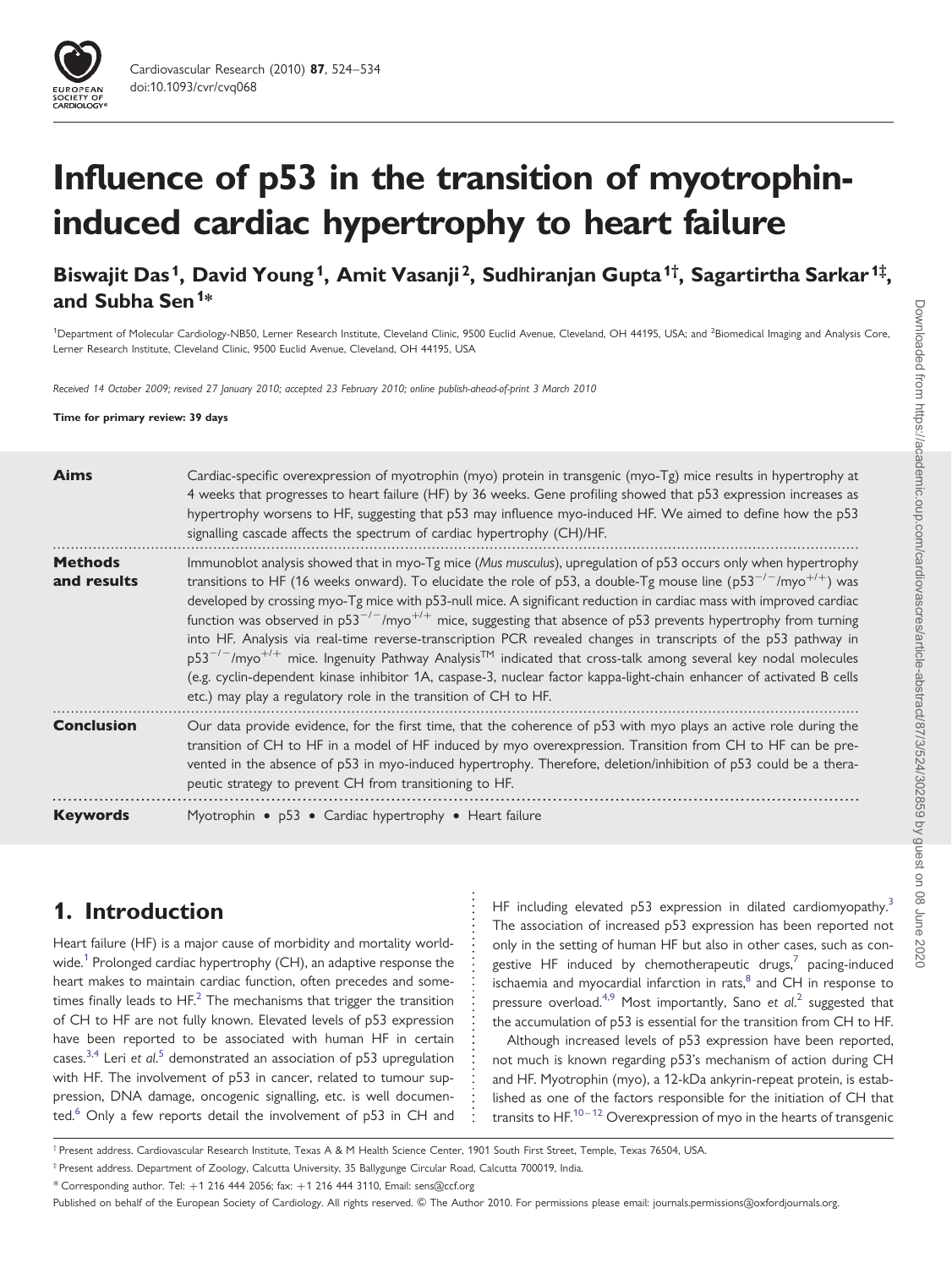(myo-Tg) mice causes initiation of CH at a very early age (4 weeks), and the condition progressively worsens to HF, showing symptoms that mimic the symptoms of human  $HF^{11,13}$  $HF^{11,13}$  $HF^{11,13}$  In this myo-Tg mouse model, upregulation of several apoptotic genes, as well as upregulation of cell regeneration candidates, has revealed that cell death and regeneration occur simultaneously during end-stage HF.<sup>[13](#page-10-0)</sup>

Affymetrix gene array profiling of myo-Tg mice showed a 3.1-fold upregulation of a p53 homolog (AI843106) during the transition of hypertrophy to HF.<sup>[11](#page-10-0)</sup> This finding indicates that p53 is involved in myo-induced CH/HF. The question remains whether elevated levels of p53 are associated only with the time of transition of CH to HF, as suggested by Sano et  $al.^2$  $al.^2$  or whether these high levels are also involved earlier, in the initiation and progression of the disease process. Moreover, the possible therapeutic strategy of inhibiting  $p53$  to prevent the transition of CH to  $HF<sup>2</sup>$  has not yet been reported. The success of this strategy in turn may open up the possibility of improving systolic dysfunction caused by increased cardiac p53 activity generated by various other stimuli.<sup>[2](#page-9-0),[14](#page-10-0)</sup>

Here we report data providing that p53 plays an important role in myo-induced CH that transits to HF. To validate the therapeutic strategy of inhibition or deletion of p53 in prevention or treatment of HF, we developed a double-Tg mouse, deficient in p53 in the setting of overexpression of myo in the heart. Our data indicate that inhibiting p53, a potential therapeutic target, will reduce the occurrence of HF that is brought about by an excess of myo. The systolic dysfunction generated by various other stimuli may also be treated in this manner[.2,](#page-9-0)[14](#page-10-0)

### 2. Methods

#### 2.1 Animals used

Animals required (Mus musculus and Rattus norvegicus) for the proposed study were housed and cared for in the AAALAC-approved animal facilities of the Cleveland Clinic, and all the studies conformed with the Guide for the Care and Use of Laboratory Animals published by the US National Institute of Heath (NIH Publication No. 85-23, revised 1996). All animal studies were approved by the Institutional Animal Care and Use Committee.

To evaluate p53 expression levels and other experiments, we used the following different hypertrophy/HF mouse models and their cardiac tissues: (i) myo-Tg (myo<sup>+/+</sup>) mice,<sup>11,[13](#page-10-0)</sup> (ii) the transverse aortic constric-tion (TAC) model,<sup>[15](#page-10-0)</sup> (iii) for conditional overexpression of myo in a cardiac-specific manner, we used tetracycline (Tet) controlled binary myo-Tg mice, and (iv) p53-null (p53<sup>-/-</sup>) mice<sup>[16](#page-10-0)</sup> (see [Supplementary](http://cardiovascres.oxfordjournals.org/cgi/content/full/cvq068/DC1) [material online, Methods](http://cardiovascres.oxfordjournals.org/cgi/content/full/cvq068/DC1)).

#### 2.2 Human tissue

We have also compared non-failing and failing human heart tissue to evaluate p53 expression levels. The investigation conforms with the principles outlined in the Declaration of Helsinki. Collection of tissues and other related protocols for tissue procurement were approved by Cleveland Clinic's Institutional Review Board, as mentioned previously<sup>17</sup> (see [Supplementary material online, Methods\)](http://cardiovascres.oxfordjournals.org/cgi/content/full/cvq068/DC1). Left ventricular tissues used in the experiments were the same as those described earlier.<sup>[17](#page-10-0)</sup>

### 2.3 Preparation of neonatal rat ventricular myocytes

Neonatal rat (Rattus norvegicus) ventricular cardiomyocytes were isolated from 3- to 4-day-old American Wistar rat pups according to the pro-cedure described by Sen et al.<sup>[10](#page-9-0)</sup>

### 2.4 Confocal imaging to detect activation of p53 by myo and quantitation of cell surface area

Isolated rat neonatal ventricular myocytes were stimulated with myo and 5-fluorouracil (5-FU, a potent activator of  $p53$ )<sup>[18](#page-10-0)</sup> for 24 h; cell fixation and permeabilization and confocal imaging was performed as described pre-viously<sup>[12,19](#page-10-0)</sup> (see [Supplementary material online, Methods\)](http://cardiovascres.oxfordjournals.org/cgi/content/full/cvq068/DC1). Stimulation of cardiomyocytes with 100 nm Angiotensin II  $(Sar<sup>1</sup>)<sup>20</sup>$  $(Sar<sup>1</sup>)<sup>20</sup>$  $(Sar<sup>1</sup>)<sup>20</sup>$  was performed as positive control for the measurement of cell surface area using Image-Pro Plus 6.1 software (see [Supplementary material online, Methods](http://cardiovascres.oxfordjournals.org/cgi/content/full/cvq068/DC1)).

### 2.5 Generation of double-Tg lines and determination of their genotyping

We developed our  $p53^{-/-}/myo^{+/+}$  double-Tg line by breeding myo<sup>+/+</sup> and  $p53^{-/-}$  mice (see [Supplementary material online, Methods](http://cardiovascres.oxfordjournals.org/cgi/content/full/cvq068/DC1)). We also performed breeding of FVB-wild-type (WT) and BL-6 WT mice to generate crossbred FVB/BL-6 WT mice for our study because the parental background of the myo-Tg and  $p53^{-/-}$  mice are FVB and BL-6, respectively.

### 2.6 Measurement of heart weight:body weight ratio

The heart weight:body weight (HW:BW) ratio (mg/g) was determined according to the protocol of Sarkar et  $al.^{11}$  $al.^{11}$  $al.^{11}$  Three individual mice in each group were studied.

### 2.7 Histology

Paraffin-embedded mice heart sections were stained for haematoxylin/ eosin and Masson's trichrome using standard techniques (see [Supplemen](http://cardiovascres.oxfordjournals.org/cgi/content/full/cvq068/DC1)[tary material online, Methods\)](http://cardiovascres.oxfordjournals.org/cgi/content/full/cvq068/DC1).

### 2.8 Determination of cardiac function by echocardiography

Two-dimensional echocardiography was performed at the Department of Cardiovascular Medicine, Cleveland Clinic, following the protocol of Peng et al.<sup>[21](#page-10-0)</sup>

### 2.9 RNA isolation and reverse transcription PCR for gene expression profiling

Total RNA was isolated and reverse transcription (RT) PCR analysis was performed following the protocol described previously<sup>[12](#page-10-0)</sup> (see [Supplemen](http://cardiovascres.oxfordjournals.org/cgi/content/full/cvq068/DC1)[tary material online, Methods\)](http://cardiovascres.oxfordjournals.org/cgi/content/full/cvq068/DC1).

### 2.10 p53 real-time reverse transcriptase PCR pathway array

A real-time reverse transcriptase polymerase chain reaction  $(RT<sup>2</sup>-PCR)$ array was performed at SuperArray Biosciences Corp. (Frederick, MD) for p53 signalling pathway analyses in myo-Tg and p53<sup>-/-</sup>/myo<sup>+/+</sup> mice using the RNA obtained from the heart tissues (see [Supplementary](http://cardiovascres.oxfordjournals.org/cgi/content/full/cvq068/DC1) [material online, Methods\)](http://cardiovascres.oxfordjournals.org/cgi/content/full/cvq068/DC1).

### 2.11 Ingenuity Pathway Analysis<sup>TM</sup> for generating the functional network

On the basis of cut-off value (fold increase/decrease) of 2, selected candidate genes obtained from the  $RT^2$ -PCR array were used as focus molecules subjected to the Ingenuity Pathway Analysis™ (IPA) functional network<sup>[22](#page-10-0)</sup> (see [Supplementary material online, Methods](http://cardiovascres.oxfordjournals.org/cgi/content/full/cvq068/DC1)). From this functional network, nodal molecules were selected for their validation and to postulate the functional role.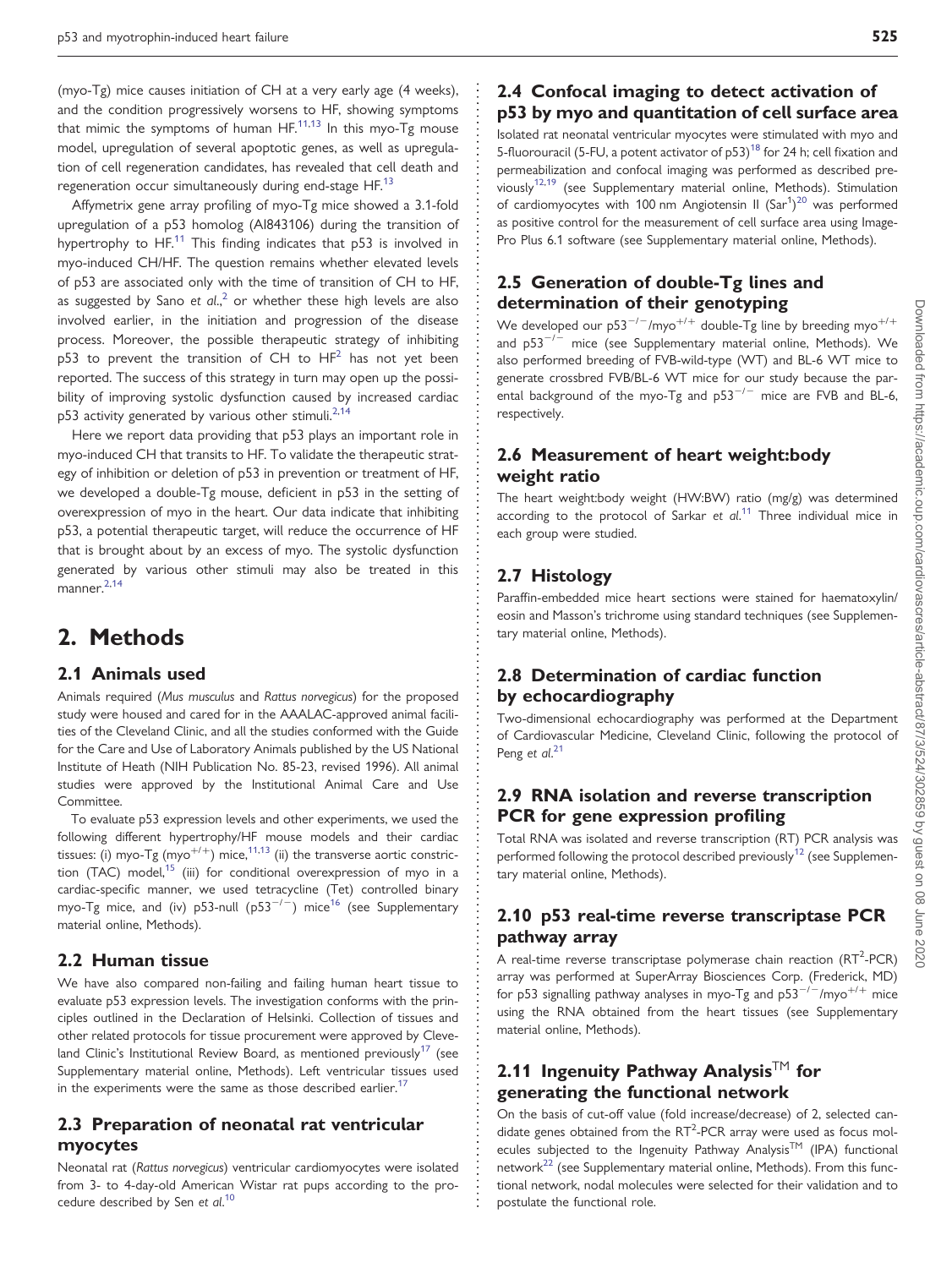<span id="page-2-0"></span>



### 2.12 Protein isolation and immunoblot analysis for protein expression profiling

Total protein was isolated from left ventricular tissues (from three independent individuals in each case) and immunoblot analysis was done following the protocol described previously.[17](#page-10-0) Expression levels were quantified with NIH ImageJ software, and obtained values were expressed in arbitrary units.

### 2.13 Nuclear protein extraction and electrophoretic mobility shift assay

Nuclear protein extraction from WT and Tg mouse hearts (three individuals in each experiment for each group) and electrophoretic mobility shift assay (EMSA) were performed following the protocol described earlier<sup>23-[25](#page-10-0)</sup> (see [Supplementary material online,](http://cardiovascres.oxfordjournals.org/cgi/content/full/cvq068/DC1) [Methods](http://cardiovascres.oxfordjournals.org/cgi/content/full/cvq068/DC1)).

### 2.14 Statistical analysis

Results obtained in individual experiments were expressed as mean  $\pm$ SEM. A Student's t-test was performed to determine the statistical significance. Differences between more than two experimental groups were evaluated for statistical significance either by one-way analysis of variance (ANOVA) or by two-way ANOVA (for p53 expression of WT and  $p53^{-/-}/mpo^{+/+}$  mice at various ages) with Bonferroni's post tests using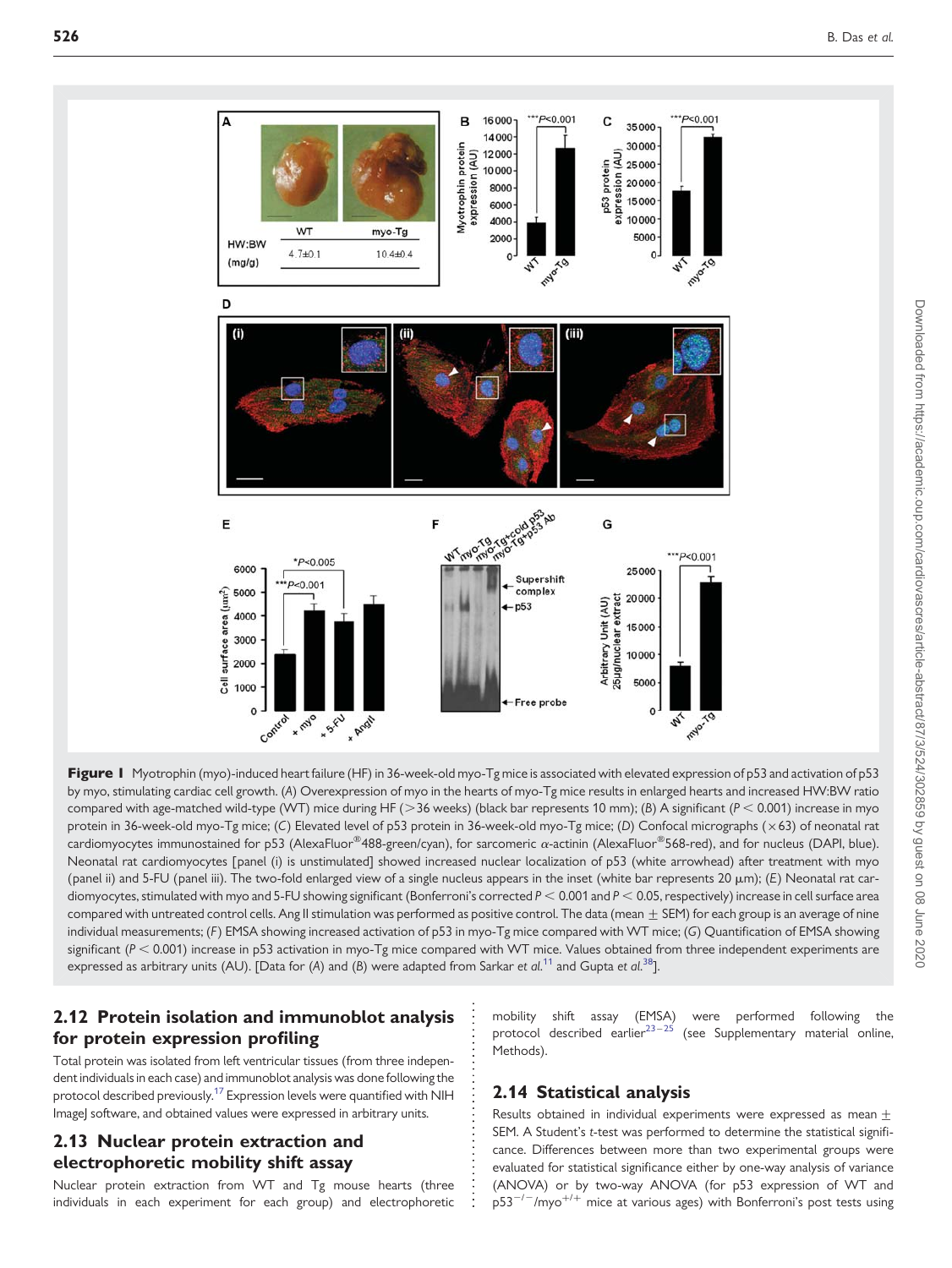<span id="page-3-0"></span>

Figure 2 Increase in p53 expression during transition of CH to HF. (A) Immunoblot analysis of p53 in myo-Tg mice showing significant (Bonferroni's corrected P < 0.001) upregulation ( $\leftrightarrow$ ) of p53 expression from 16 weeks of age compared with wild-type (the start of the transition to HF, although HW:BW ratio shown in the upper panel indicates that CH starts at 4 weeks); (B) Immunoblot analysis showing elevated expression of p53 (Bonferroni's corrected  $P < 0.001$ ) in failing human heart, in the TAC mouse model, and in Tet-control binary Tg mice along with myo expression. Results are presented as mean  $\pm$  SEM and represent three independent experiments. (GAPDH was used as a loading control).



Figure 3 Generation of double-transgenic mice. (A) Breeding strategy showing generation of p53<sup>-/-</sup>/myo<sup>+/+</sup> double-Tg mice in filial generation from Tg mice overexpressing myotrophin in the heart (myo-Tg, i.e. myo<sup>+/+</sup>) and p53-null (p53<sup>-/-</sup>) parents; (B) Genotyping of filial offspring by using specific sets of primers (as mentioned in the text) to identify  $p53^{-/-}/myo^{+/+}$  (no. 440),  $p53^{+/-}/myo^{+/+}$  (no. 441, 442, 443), and  $p53^{+/+}/y$ myo<sup>+/+</sup> (no. 444) individuals (amplicon at 600 and 280 bp are for p53 and at 350 bp is for myo); (C) No significant (NS; Bonferroni's corrected P > 0.05) changes in HW:BW ratio among WT FVB, BL6 and crossbred FVB/BL6-WT mice in subsequent generations (F2 and F11 documented here), showing no changes in cardiac mass due to cross-breeding of two different parental backgrounds of the double-Tg mice. Results are presented as mean  $\pm$  SEM and represent three independent experiments.

GraphPad Prism 4.0 software (GraphPad software, San Diego, CA, USA). Differences were considered significant at  $P < 0.05$ .

# 3. Results

### 3.1 Elevated expression of myo and p53 during HF

Cardiac-specific overexpression of myo in myo-Tg mice resulted in increased HW:BW ratio (10.4  $\pm$  0.4 mg/g) and enlargement of the heart compared with age-matched WT mice  $(4.7 \pm 0.1 \text{ mg/g})$  during

HF (Figure [1A](#page-2-0)). Increased expression of myo protein in 36-week-old myo-Tg mice (Figure [1](#page-2-0)B) was found to be associated with elevated levels of p53 protein expression (Figure [1](#page-2-0)C).

### 3.2 Activation of p53 by myo

To study the involvement of p53 and the specificity of p53 in myo-induced CH that transits to HF, in vitro experiments were performed. Isolated neonatal rat cardiomyocytes were stimulated with myo (40  $\mu$ M) and with 5-FU (20  $\mu$ g/mL) in separate experimental sets. Confocal micrography of immunostained unstimulated and stimulated cells showed that there was an increase in the expression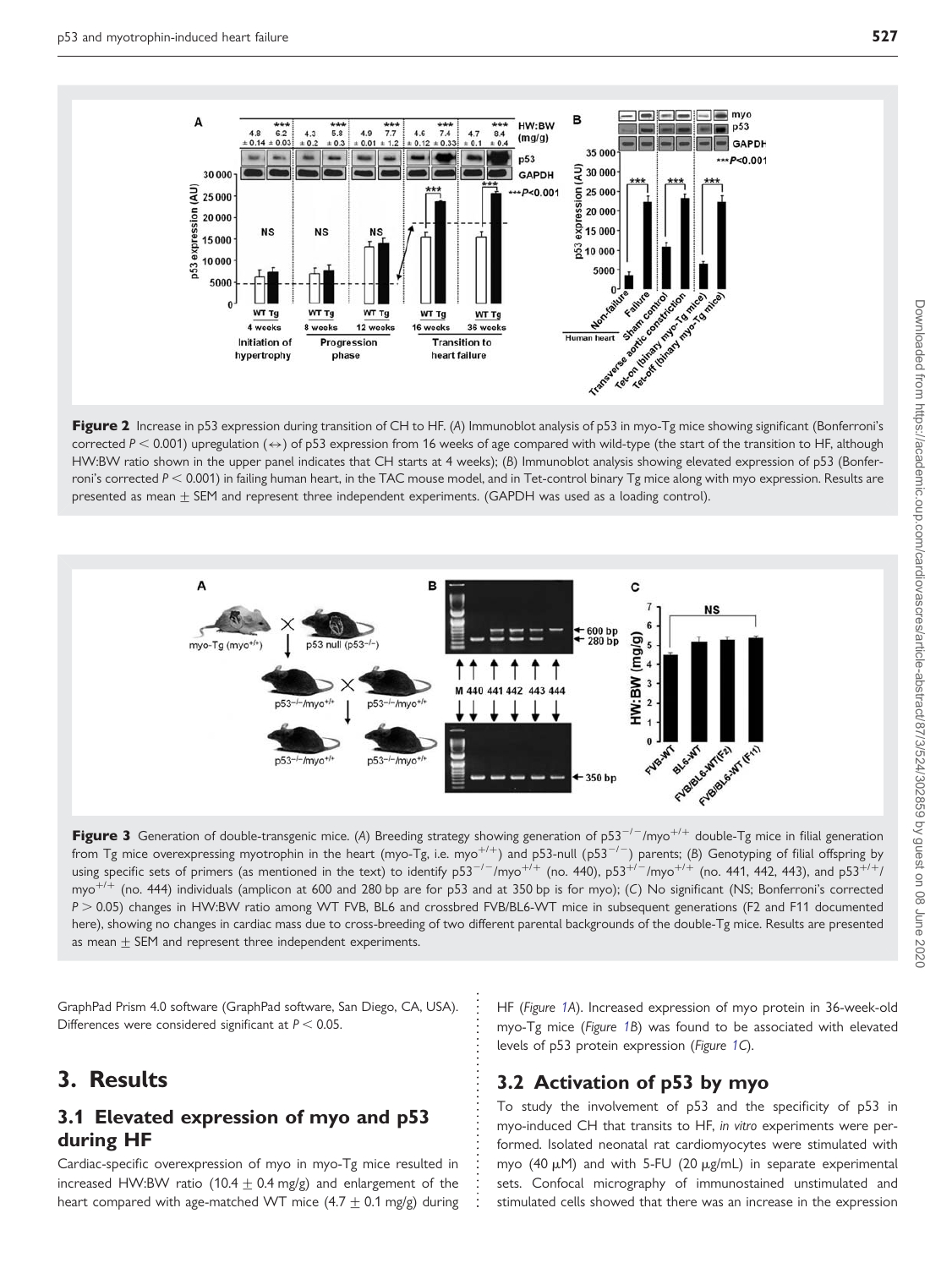<span id="page-4-0"></span>and nuclear localization of p53 molecules in both myo-stimulated and 5-FU-stimulated cells compared with unstimulated cells (Figure [1D](#page-2-0)). Significant increases in cell surface area ( $P < 0.001$  and  $P < 0.05$ ) in stimulated cells (Figure [1](#page-2-0)E) confirmed that the above-mentioned stimulation resulted in cell growth. Furthermore, p53 EMSA profile (Figure [1F](#page-2-0)) of WT and myo-Tg mice showed a significant increase  $(P < 0.001)$  in the activation of p53 in myo-Tg mice compared with WT mice (Figure [1G](#page-2-0)). Thus, p53 expression and activation have been proved to be induced directly by myo.

### 3.3 Changes in p53 expression during progression of CH to HF

To determine at what phases—initiation, progression, or transition of CH to HF—p53 expression becomes altered, we quantified p53 levels in myo-Tg and age-matched WT mice at 4, 8, 12, 16 and 36 weeks of age, these ages representing different phases of the disease, as described earlier.<sup>11</sup> At the initiation phase of CH (4 weeks) and during the progression phase of the disease (8 and 12 weeks), despite having hypertrophy, as indicated by a significant ( $P < 0.001$ ) increase in HW:BW ratio in myo-Tg mice compared with age-matched WT mice, p53 expression levels remained unaltered (no significant changes between WT and myo-Tg,  $P > 0.05$ , Figure [2A](#page-3-0)). Timedependent significant changes ( $P < 0.001$ ) for p53 expression started at 12 weeks, but the changes were observed both in WT and Tg mice. Changes in HW:BW ratio continued to increase beginning at 16 and 36 weeks of age. The period between these two points represent the transition phase of CH to HF. p53 expression levels suddenly elevated significantly ( $P < 0.001$ ) and continued to increase beginning in this transition phase (from 16 weeks onward) in myo-Tg mice compared with age-matched WT mice (Figure [2](#page-3-0)A). This increase indicates that the elevation of p53 occurs only at the point when chronic CH worsens to HF, not at the initiation or progression phases of the disease.

### 3.4 Elevated levels of p53 and myo in human HF and in a murine HF model

To evaluate the correlation between changes in p53 and myo expression levels with HF, we examined the p53 expression profile in non-failing and failing human hearts and in a TAC mouse model of experimentally induced HF where we have shown increased myo expression (Figure [2B](#page-3-0)).  $26,27$  Levels of p53 expression were found to be elevated significantly ( $P < 0.001$ ) in failing human heart and in TAC mice compared with non-failing hearts and sham control, respectively (Figure [2](#page-3-0)B).

### 3.5 Alteration of p53 expression parallels myo gene expression

We also studied the effect of alteration of myo gene expression on p53 expression in our Tet control binary myo-Tg mouse model. In the binary myo-Tg mice, myo expression is controlled with a cardiac-specific Tet-responsive system (Tet-on/Tet-off), where gene expression initiation was achieved by removing doxycycline from the drinking water (S. Gupta and S. Sen, unpublished results). A significant ( $P < 0.001$ ) increase in HW:BW ratio (5.56  $\pm$  0.27 mg/g) was observed in Tet-off (myo gene on) binary Tg mice compared with HW:BW ratio (4.52  $\pm$  0.28 mg/g) of Tet-on (myo gene-off) binary Tg mice. This increase was associated with increased levels of myo protein expression (Figure [2B](#page-3-0)). We found that when the myo gene



**Figure 4** Reduced expression of p53 in p53<sup>-/-</sup>/myo<sup>+/+</sup> mice is correlated with myotrophin expression. (A) Immunoblot analysis of p53 showing downregulation of p53 in p53<sup>-/-</sup>/myo<sup>+/+</sup> mice compared with myo-Tg mice; (B) Semi-quantitative RT-PCR analysis showing downregulation of myo transcript in  $p53^{-/-}/mpo^{+/+}$ mice compared with myo-Tg mice; (C) Immunoblot analysis of myo protein showing reduced expression of myo in the absence of p53 in p53<sup>-/-</sup>/myo<sup>+/+</sup> mice compared with myo-Tg mice. (GAPDH was analysed as a loading control).

was expressed, there were elevated levels of p53 protein compared with Tet-on binary myo-Tg mice, in which the myo gene is turned off (Figure [2B](#page-3-0)). Thus, there is a correlation between myo gene expression and elevated levels of p53 protein expression.

### 3.6 Generation of double-Tg mice and expression of p53 and myo

To test the hypothesis that in the absence of p53, myo-induced CH failed to worsen to HF, we generated double-Tg mouse lines (p53<sup>-/-</sup>/myo<sup>+/+</sup>) by breeding our previously reported myo-Tg (myo<sup>+/+</sup>) mice<sup>[11](#page-10-0)</sup> with p53-null (p53<sup>-/-</sup>) mice<sup>[16](#page-10-0)</sup> (Figure [3](#page-3-0)A and B). The filial individuals obtained from these breedings possess various heterozygous/homozygous genotypes in typical Mendelian fashion throughout several consecutive generations (Figure [3A](#page-3-0) and B). The obtained double-Tg  $p53^{-/-}/myo^{+/+}$  mice are p53 null with a myo overexpression background. We have also generated FVB/BL-6 crossbred WT mice by breeding FVB WT with BL-6 WT mice, as myo-Tg  $(myo^{+/+})$  mice have an FVB parental background and p53-null (p53 $^{-/-}$ ) mice have a BL-6 background. The HW:BW ratio in all types of WT mice used (FVB, BL-6, and FVB/BL-6 crossbred) showed no significant changes (Bonferroni's corrected value of  $P > 0.05$ ), indicating that differences in parental background does not affect cardiac mass (Figure [3](#page-3-0)C). The  $p53^{-/-}/mpo^{+/+}$  mice, before developing tumours due to the p53-null condition, were analysed at 16 weeks of age, which is the point of transition of CH to HF phase. p53 expression profiling of both  $p53^{-/-}/myo^{+/+}$  mice and FVB/BL6-WT mice showed reduced levels of p53 expression compared with myo-Tg mice (Figure 4A). Myo expression, at both the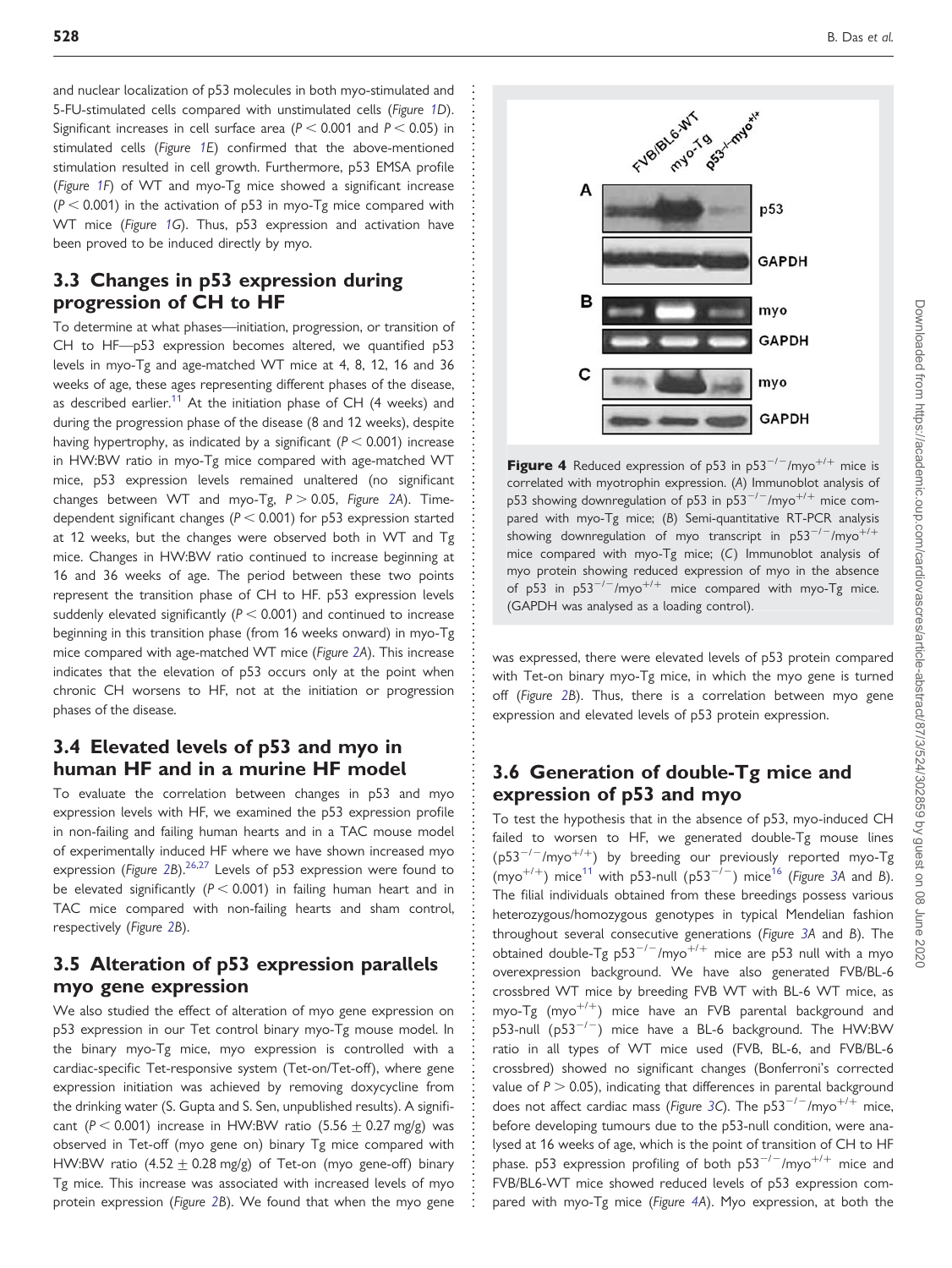<span id="page-5-0"></span>

Figure 5 Absence of p53 in p53<sup>-/-</sup>/myo<sup>+/+</sup> double Tg mice resulted in the regression of cardiac mass associated with improved cardiac function. (A) HW:BW ratios showing significant (Bonferroni's corrected  $P < 0.001$ ) reduction in cardiac mass in p53<sup>-/-</sup>/myo<sup>+/+</sup> mice compared with myo-Tg mice. The results are presented as mean  $\pm$  SEM and represent three independent experiments. (B) Hearts from 16-week-old FVB/BL6-WT, myo-Tg, and p53<sup>-/-</sup>/myo<sup>+/+</sup> mice; (C) Haematoxylin–eosin stained cells from left ventricles of FVB/BL6-WT, myo-Tg, and p53<sup>-/-</sup>/myo<sup>+/+</sup> mice (×20 magnification, white bar represents 25  $\mu$ m); (D) Measurement of left ventricular cell surface area showing significantly enlarged cell (Bonferroni's corrected  $P < 0.001$ ) in myo-Tg mice compared with FVB/BL6-WT and p53<sup>-/-</sup>/myo<sup>+/+</sup> mice. Data (mean  $\pm$  SEM) for each group is an average of nine individual measurements; (E) Masson's trichrome staining of the left ventricle demonstrates collagen deposition (white arrowhead) in myo-Tg mice (×20 magnification, white bar represents 50  $\mu$ m); (F) M-mode echocardiography showing improved cardiac function in p53<sup>-/-</sup>/myo<sup>+/+</sup> mice, where values for both ejection fraction (EF) and fractional shortening (FS) increased significantly (Bonferroni's corrected  $P < 0.001$ ) compared with myo-Tg mice and are almost identical to those of WT mice; (G) RT-PCR analysis showing downregulation of the hypertrophic marker gene atrial natriuretic factor (ANF) in  $p53^{-/-}/mpy0^{+/+}$  mice. In RT-PCR analysis, GAPDH was analysed as a loading control.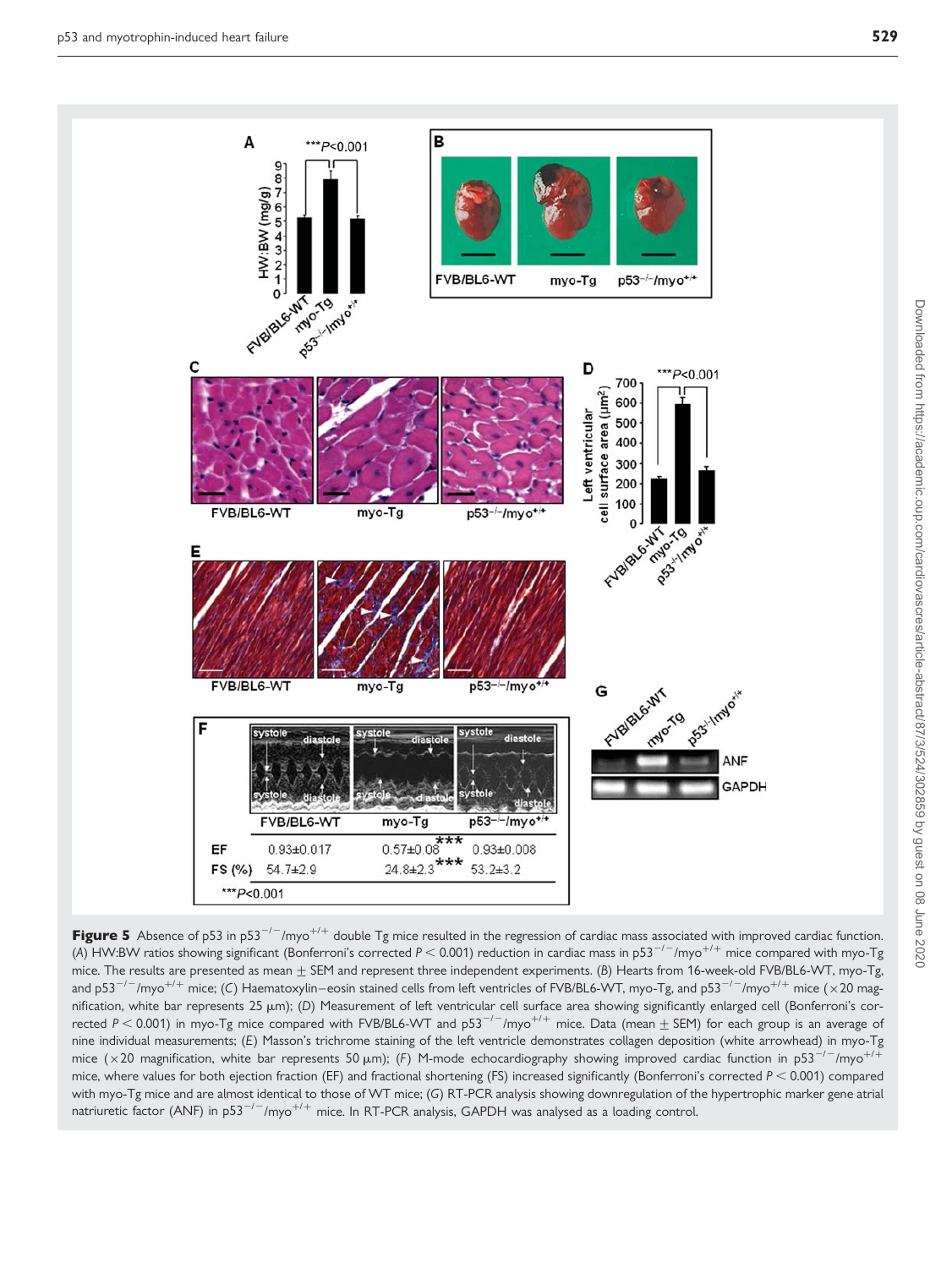| Gene symbol         | <b>GenBank ID</b> | <b>Gene description</b>                                                | Mean fold changes |
|---------------------|-------------------|------------------------------------------------------------------------|-------------------|
| Upregulated genes   |                   |                                                                        |                   |
| Apex1               | NM 009687         | Apurinic/apyrimidinic endonuclease 1                                   | 2.86              |
| Bag1                | NM 009736         | Bcl2-associated athanogene 1                                           | 2.14              |
| ccng1               | NM 009831         | Cyclin G1                                                              | 2.53              |
| Cradd               | NM 009950         | CASP2 and RIPK1 domain containing adaptor with death domain            | 2.10              |
| Gadd45a             | NM 007836         | Growth arrest and DNA-damage-inducible 45 alpha                        | 3.36              |
| Msh <sub>2</sub>    | NM 008628         | MutS homolog 2 (Escherichia coli)                                      | 2.29              |
| Pttg1               | NM 013917         | Pituitary tumour-transforming 1                                        | 17.85             |
| Rprm                | NM_023396         | Reprimo, TP53-dependent G2 arrest mediator candidate                   | 2.92              |
| Sfn                 | NM 018754         | Stratifin                                                              | 5.97              |
| X <sub>rcc</sub> 5  | NM 009533         | X-ray repair complementing defective repair in Chinese hamster cells 5 | 2.03              |
| Downregulated genes |                   |                                                                        |                   |
| Apaf1               | NM_009684         | Apoptotic peptidase activating factor 1                                | 2.13              |
| Bcl <sub>2</sub>    | NM 009741         | B-cell leukaemia/lymphoma 2                                            | 3.25              |
| <b>Bid</b>          | NM_007544         | BH3 interacting domain death agonist                                   | 2.45              |
| Brca1               | NM 009764         | Breast cancer 1                                                        | 2.16              |
| Cdc2a               | NM_007659         | Cell division cycle 2 homolog A (Schizosaccharomyces pombe)            | 2.55              |
| Cdkn1a              | NM 007669         | Cyclin-dependent kinase inhibitor 1A (P21)                             | 2.85              |
| E <sub>2f1</sub>    | NM_007891         | E2F transcription factor 1                                             | 2.00              |
| FasL                | NM_010177         | Fas ligand (TNF superfamily, member 6)                                 | 2.61              |
| IL6                 | NM 031168         | Interleukin 6                                                          | 13.66             |
| Myc                 | NM 010849         | Myelocytomatosis oncogene                                              | 4.73              |
| Pmaip1              | NM 021451         | Phorbol-12-myristate-13-acetate-induced protein 1                      | 2.66              |
| Traf1               | NM_009421         | Tnf receptor-associated factor 1                                       | 2.91              |
| Vcan                | XM 488510         | Versican                                                               | 3.19              |
| wt1                 | NM 144783         | Wilms tumour homolog                                                   | 2.03              |
|                     |                   |                                                                        |                   |

Table I Candidate molecules of the p53 pathway obtained by p53 RT<sup>2</sup>-PCR pathway array

Selected up- and downregulated transcripts of the p53 pathway in p53<sup>-/-</sup>/myo<sup>+/+</sup> mice (fold changes over myo-Tg mice) based on a cut-off value of 2. Values are expressed as the mean of fold changes from three independent experiments.

transcript and protein level, was also reduced in the absence of p53 in  $p53^{-/-}/myo^{+/+}$  mice (Figure [4](#page-4-0)B and C).

### 3.7 Reduction in cardiac mass and improvement of cardiac function in the absence of p53

Significant ( $P < 0.001$ ) reduction in the HW:BW ratio was observed in p53<sup>-/-</sup>/myo<sup>+/+</sup> mice (5.2 + 0.21 mg/g) compared with myo-Tg mice (7.9  $\pm$  0.58 mg/g) (Figure [5A](#page-5-0)). The values obtained for p53<sup>+/-</sup>/ myo<sup>+/+</sup> mice were between those of the myo-Tg and  $p53^{-/-}/$  $myo^{+/+}$  mice, and all WT mice were in the same range of values, which were much lower than those of the myo-Tg mice (data not shown). Reduction in heart size (Figure [5B](#page-5-0)) was observed in  $p53^{-/-}/myo^{+/+}$  mice. Enlargement of the left ventricular cell, which was observed in myo-Tg mice compared with FVB/BL6-WT, reduced significantly ( $P < 0.001$ ) in p[5](#page-5-0)3<sup>-/-</sup>/myo<sup>+/+</sup> mice (Figure 5C and D). Furthermore, deposition of collagen fibre, present in myo-Tg mice, were absent in  $p53^{-/-}/mpo^{+/+}$  $p53^{-/-}/mpo^{+/+}$  $p53^{-/-}/mpo^{+/+}$  mice (Figure 5E). All these observations indicated that even in the condition of myo overexpression, hypertrophy did not develop because of the absence of p53 in p53<sup>-/-</sup>/myo<sup>+/+</sup> mice. In addition to reduction in cardiac mass, cardiac function in  $p53^{-/-}/myo^{+/+}$  mice improved significantly (Bonferroni's corrected value of  $P < 0.001$ ) compared with myo-Tg mice, as observed in echocardiographic analysis (Figure [5](#page-5-0)F, [see](http://cardiovascres.oxfordjournals.org/cgi/content/full/cvq068/DC1) [Supplementary material online,](http://cardiovascres.oxfordjournals.org/cgi/content/full/cvq068/DC1) Table S1). Particularly, fractional shortening and ejection fraction values of the  $p53^{-/-}/myo^{+/+}$  mice became similar to those of WT mice. Therefore, our data showed that in the absence of p53, even in mice engineered to overexpress myo, cardiac function remains similar to that of WT mice. Furthermore, downregulation of atrial natriuretic factor, a hypertrophy marker gene (Figure [5](#page-5-0)G), indicated the prevention of hypertrophy in the  $p53^{-/-}/mpo^{+/+}$  mice.

### 3.8 Involvement of the p53 signalling cascade in the transition of CH to HF

To further confirm the participation of p53 signalling in CH and HF, we performed  $RT^2$ -PCR profiling of the p53 signalling pathway in  $p53^{-/-}/mpo^{+/+}$  and myo-Tg mice. Analysis of the RT<sup>2</sup>-PCR p53 pathway array showed that a total of 24 gene products were up- or downregulated (10 upregulated and 14 downregulated) based on the cut-off value 2 in  $p53^{-/-}/mpo^{+/+}$  mice compared with myo-Tg mice (Table 1). We have used these selected genes as focus molecules with which to build an IPA<sup>TM</sup> functional network. The IPA<sup>TM</sup> Knowl-edge Base generated the functional network (Figure [6](#page-7-0)) by including 18 focus molecules. In addition to these, the network selected related molecules from the Knowledge Base for a total of 49 network participants. Of these 49 network participants, five molecules (caspase, NF-kB, Myc, Bcl2, and Cdkn1a) were generated as nodal molecules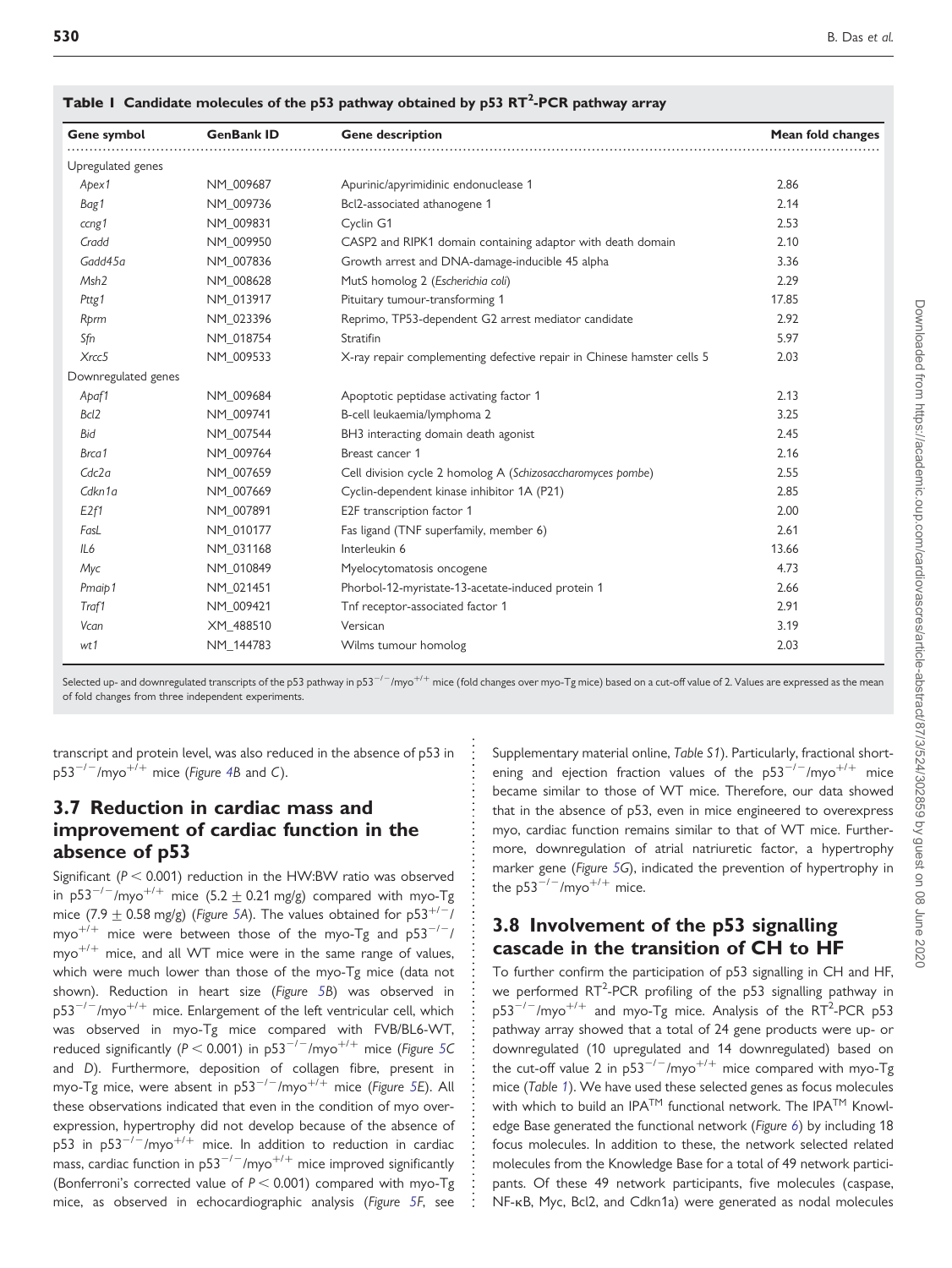<span id="page-7-0"></span>

Figure 6 IPA<sup>TM</sup> functional network as generated by focus molecules. Selected upregulated (shades of red) and downregulated (shades of green) candidate molecules, obtained from an RT<sup>2</sup>-PCR p53 pathway array, were used as focus molecules to generate the functional network. Candidate molecules not shaded by any colour were generated by the network from its knowledge base. IPA-predicted nodal molecules, which can regulate the entire network, are circled in blue. Solid arrows between molecules depict experimentally proven relationships. Dashed lines depict inferred interactions based on experimental evidence.

that play a central role; the other participant molecules are in some way related to those nodal molecules.

### 3.9 Involvement of IPA<sup>TM</sup>-generated nodal molecules in HF

Furthermore, we have validated the participation of  $IPA^{TM}$ -generated nodal molecules, namely, Cdkn1a, Bcl2, c-Myc, caspase-3, and NF-kB. Immunoblot analysis showed that the levels of these nodal molecules were reduced in  $p53^{-/-}/mpo^{+/+}$  mice compared with myo-Tg mice (Figure [7](#page-8-0)A). Gel mobility shift assay revealed suppression of NF-kB activity in  $p53^{-/-}/mpo^{+/+}$  mice, whereas in myo-Tg mice, the activity was higher than in WT mice (Figure [7](#page-8-0)B and C). Changes in NF-KB activity is expected to correlate with changes in  $\text{lkB-}\alpha$  protein level. Immunoblot analysis showed a decrease in  $I \kappa B$ - $\alpha$  protein levels that is associated with suppressed NF- $\kappa$ B activation in p53<sup>-/-</sup>/myo<sup>+/+</sup> mice compared with myo-Tg mice (Figure [7D](#page-8-0)).

# 4. Discussion

It is well established that myo triggers CH, which then transits to HF[.10](#page-9-0)[,11,28](#page-10-0) An early activation of myo during human HF was observed by O'Brien et al.<sup>[29](#page-10-0)</sup> In that same study, it was reported that myo levels increased as the severity of the disease increased. In myo-Tg mice that have cardiac-specific overexpression of myo, initiation of CH occurs at a very early age (4 weeks); hypertrophy in these mice gradually worsens to HF at 36 weeks of age. $11,13$  Importantly, the molecular changes observed in the hearts of myo-Tg mice are similar to those observed in other models of hypertrophy, such as TAC, the DOCAsalt model, and renal hypertensive  $rat.^{27}$  $rat.^{27}$  $rat.^{27}$  Moreover, myo-Tg mice provide a murine model of HF that closely mimics symptoms of .<br>human HF.<sup>[11](#page-10-0),[13](#page-10-0)</sup> Overexpression of myo in the myo-Tg mouse model thus allows us to study the molecular changes that occur during different phases of the disease, starting from the initiation of CH through progression of the disease and during the transition to  $HE<sup>11</sup>$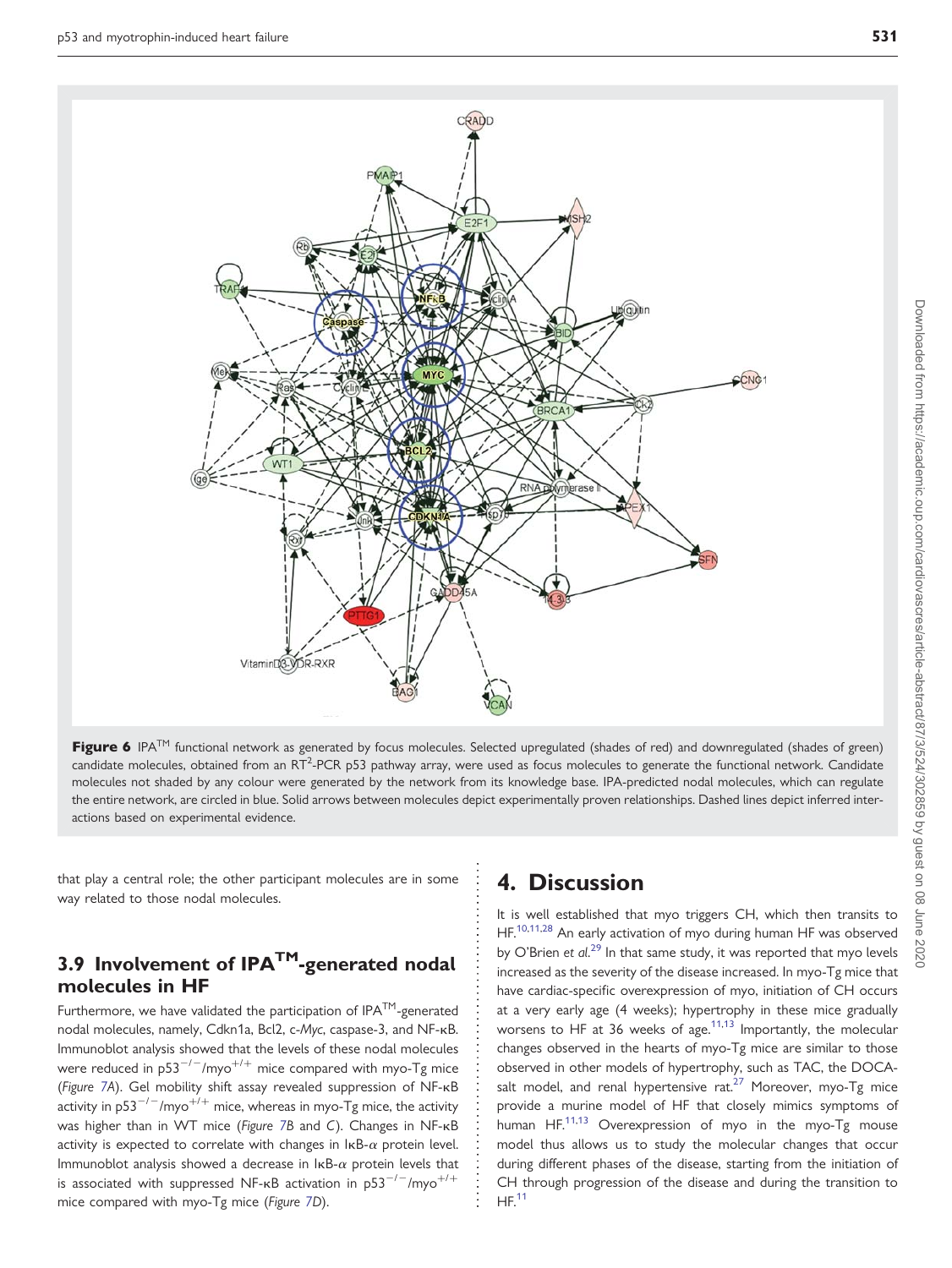<span id="page-8-0"></span>

Figure 7 Expression profiles of IPA<sup>TM</sup>-predicted nodal molecules. (A) Immunoblot analysis showing downregulation of IPA-predicted nodal molecules Cdkn1a, Bcl2, c-Myc, and caspase (active caspase3) in p53<sup>-/-</sup>/myo<sup>+/+</sup> mice, revealing active participation of these molecules in the prevention of HF in the absence of p53; (B) EMSA showing regression of NF-kB activity in p53<sup>-/-</sup>/myo<sup>+/+</sup> mice; (C) Quantification of EMSA. Values obtained from three independent experiments are expressed as arbitrary units (AU), (Bonferroni's corrected  $P < 0.001$ ). (D) Immunoblot analysis showing downregulation of IkB- $\alpha$  protein in p53<sup>-/-</sup>/myo<sup>+/+</sup> mice correlating the regression of NF-kB activity in the absence of p53 to prevent HF. (GAPDH was analysed as a loading control for A & D).

Affymetrix gene array profiling revealed an increase in p53 gene expression in myo-Tg mice specifically at the HF stage.<sup>11</sup> Thus, we hypothesized that p53 is involved in myo-induced CH that progressively leads to HF. To test our hypothesis, we performed in vitro experiments to determine whether or not myo stimulation involves elevated p53 expression. We previously reported that myo stimulates myocyte growth when isolated neonatal rat cardiomyocytes are treated with myo.<sup>12</sup> In this study, activation and increased expression of p53, associated with an increase in cell surface area and thereby cell growth, was observed in myo-stimulated neonatal rat cardiomyocytes (Figure [1](#page-2-0)D and E). This observation supports our hypothesis that p53 actively participates in myo-induced CH and HF. Furthermore, activation of p53 in myo-Tg mice (Figure [1](#page-2-0)F and G) indicated that p53 is directly regulated by myo. Other researchers have also reported participation of p53 in various forms of  $HF<sub>1</sub><sup>2,3,30</sup>$  $HF<sub>1</sub><sup>2,3,30</sup>$  $HF<sub>1</sub><sup>2,3,30</sup>$  $HF<sub>1</sub><sup>2,3,30</sup>$  $HF<sub>1</sub><sup>2,3,30</sup>$  but none of the previous studies had determined the stage at which p53 participates in heart disease.

Because the myo-Tg model mimics the phenomenon of human  $HF<sub>13</sub>$  $HF<sub>13</sub>$  $HF<sub>13</sub>$  we took advantage of this model to study the involvement of p53 at various phases of CH and HF. Our data clearly showed that p53 expression levels became elevated only during the transition from the CH phase to the HF stage, but not prior to that, even when there was occurrence of CH (Figure [2](#page-3-0)A). This observation is in accord with the earlier report of Sano et  $al^2$  $al^2$ ; those authors suggested that the accumulation of p53 is required for the transition from CH to HF. Upregulation of p53 may insure cell-cycle arrest when cardiomyocytes are stimulated by pro-growth factors like myo, permitting cardiomyocyte hypertrophy rather than pro-liferation.<sup>[31](#page-10-0)</sup> The very small change in  $p53$  expression at 12 weeks of age compared with 4 and 8 weeks is probably due to the ageing process, as similar changes were observed in WT mice. Furthermore, we confirmed that elevated p53 expression is not restricted solely to our myo-Tg HF model; it was also evident in failing human hearts and in the TAC mouse model (Figure [2B](#page-3-0)). The relationship between elevated expression of p53 and myo expression was established in the Tet-control myo-binary Tg mice that conditionally overexpress myo. In these binary-Tg mice, we found that p53 protein levels increased when myo gene expression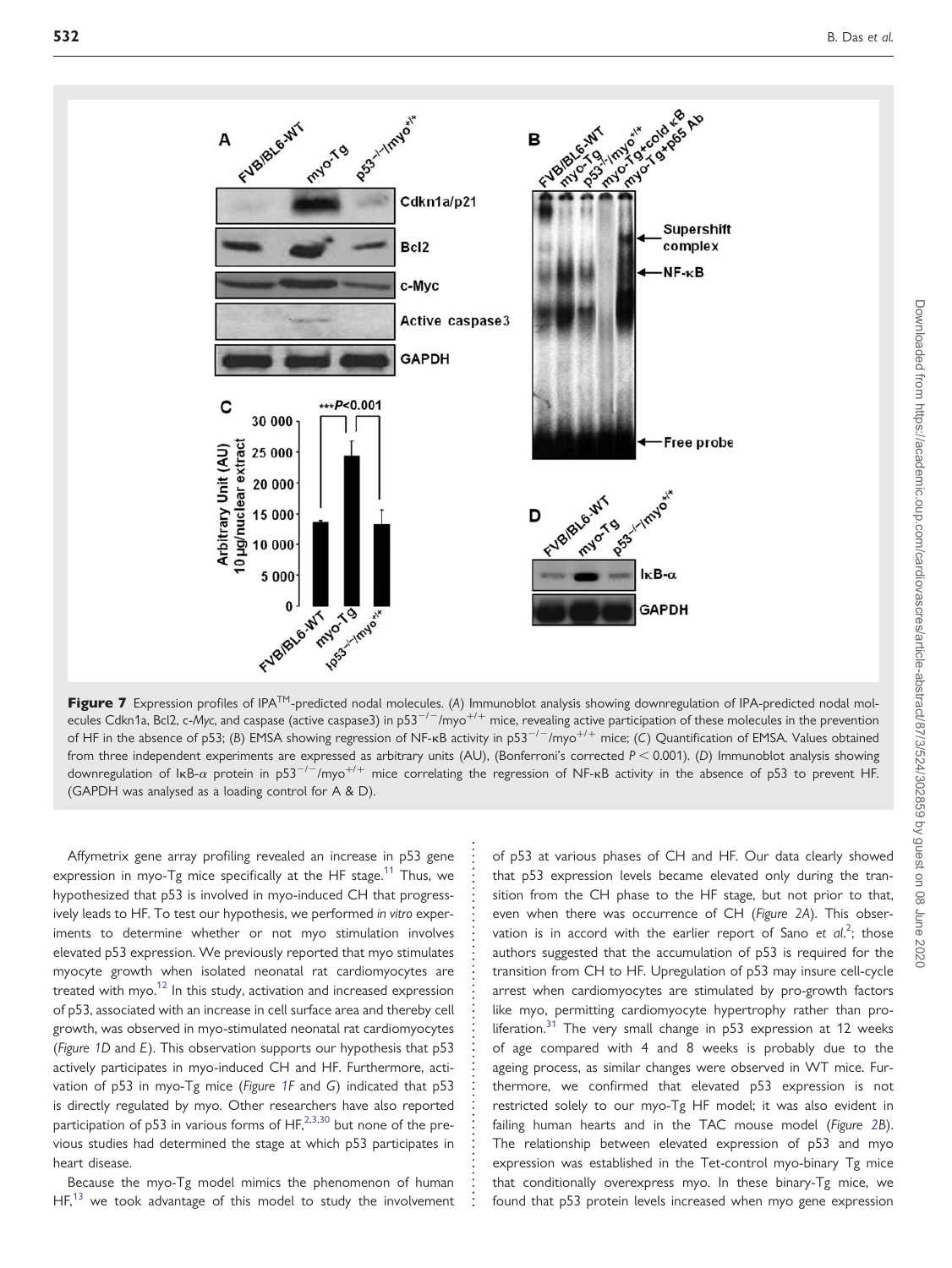<span id="page-9-0"></span>was conditionally turned on (Figure [2](#page-3-0)B). Similarly, coherence of elevated level of myo and p53 was also observed in failing human hearts and TAC mice (Figure [2](#page-3-0)B). All these findings indicate that p53 plays an active and important role at the point of transition of CH to HF.

As p53 was found to be involved during the process of CH and HF, we hypothesized that a lack of p53 might improve cardiac function and inhibit the transition to HF. We therefore generated the  $p53^{-/-}/mpo^{+/+}$  double-transgenic mice (Figure [3A](#page-3-0) and B). In these mice, compared with myo-Tg mice, cardiac mass and cardiac cell size were reduced significantly, and cardiac function was improved (Figure [5](#page-5-0)A–F). This implies that p53 should be a relevant therapeutic target for the treatment of HF, as has been proposed previously.<sup>14,32</sup> The fact that hypertrophy did not develop in the absence of p53 appears to be due to inhibition of myo expression.

Although we have demonstrated the involvement of p53 in CH and HF, the intricate signalling cascade that is presumably involved remains to be fully explored. A combination of transcriptional profiling and  $IPA^{TM}$  analysis provides the opportunity for mechanistic studies.<sup>[33,34](#page-10-0)</sup> Transcriptional profiling of myo-Tg and  $p53^{-/-}/myo^{+/+}$  mouse hearts using an  $RT^2$ -PCR pathway array revealed the involvement of several p53 pathway members in the disease process.

The IPA<sup>TM</sup> functional network, generated using candidates obtained from transcriptome profiling, revealed the involvement of the regulator of cell cycle progression protein Cdkn1a/p21, anti-apoptotic protein Bcl2, and apoptotic effector protein caspases as nodal molecules (Figure [6](#page-7-0)). These nodal molecules were downregulated in  $p53^{-/-}/mpo^{+/+}$  mice compared with myo-Tg mice (Figure [7](#page-8-0)A), suggesting active participation in the regulation of cardiac function. This observation supports our previous findings that both cell death and cell regeneration occur simultaneously during the transition of hypertrophy to HF.<sup>[13](#page-10-0)</sup>

The Bcl2 family of proteins is regulated by  $p53$ , and elevated levels of Bcl2 in patients with HF have been reported by Olivetti et al.<sup>[36](#page-10-0)</sup> Upregulation of Bcl2 in response to HF induced by pressure overload has also been documented.[37](#page-10-0) Here we observed downregulation of Bcl2 (Figure [7](#page-8-0)A) in the absence of its regulator protein p53, confirming that the deletion or blocking of p53 can inhibit/prevent the transition of the hypertrophic process to HF.

Interestingly, the IPA<sup>TM</sup> software predicted that NF-<sub>KB</sub> is one of the nodal molecules involved in p53-related CH and HF. Activation of NF-kB, particularly in myo-induced hypertrophy, is necessary for the induction of CH that leads to  $HF^{24,38}$  $HF^{24,38}$  $HF^{24,38}$  We have shown that NF-kB-stimulated myocyte growth is regulated by interaction and nuclear co-translocation of myo and NF-KB-p65.<sup>[12](#page-10-0)</sup> NF-KB and p53 proteins share similarities in their structure, DNA binding, and regulation by ankyrin-repeat proteins.<sup>39</sup> Myo is an ankyrin-repeat protein and may regulate p53, as it regulates NF-kB-p65, during the CH process. Under certain conditions, NF-kB activation occurs simultaneously with the induction of Cdkn1a/p21, a principal target of p53.<sup>[40](#page-10-0)</sup> Apart from its participation in myo-induced CH, NF-<sub>KB</sub> generally promotes resistance to programmed cell death. $41-43$  $41-43$  Conversely, p53 induces apoptosis or cell-cycle arrest.<sup>[44](#page-10-0),[45](#page-10-0)</sup> However, p53 can indirectly stimulate NF-KB through induction of Cdkn1a/p21.<sup>40</sup> During the transition of CH to HF, elevated levels of p53 activate NF-kB and a high level of NF-kB activation is obtained at the time of transition to HF. On the basis of this putative regulatory mechanism, repression of NF-kB activation should occur, as confirmed in our study (Figure [7](#page-8-0)B and C), in the absence of p53, a condition that is

The major new finding of this study is that, in the absence of p53, CH (which usually transits to HF in our model of murine HF) was prevented from occurring. Although the possible mechanisms involving p53, NF-kB, and other nodal molecules such as Bcl2 in the transition to HF require further detailed study, data obtained from this investigation clearly suggest that deletion/inhibition of p53 can prevent or minimize the occurrence of HF. It is evident that the elevation of p53 expression occurs only during the transition of CH to HF, but not prior to that; thus, therapeutically inhibiting p53 at the initiation of transition phase (12–16 weeks in myo-Tg mice) may prevent or delay the onset of HF in patients as well.

### Supplementary material

[Supplementary material is available at](http://cardiovascres.oxfordjournals.org/cgi/content/full/cvq068/DC1) Cardiovascular Research online.

### Acknowledgements

The authors acknowledge Sathyamangala V. Naga Prasad, PhD (Department of Molecular Cardiology, LRI, Cleveland Clinic), for providing BL6 and TAC mice; Nikolai Sopko, PhD (Department of Stem Cell Biology and Regenerative Medicine, LRI, Cleveland Clinic) for discussion with the hemodynamic data analysis; Christine S. Moravec, PhD (Director of Basic Research, Kaufman Center for Heart Failure, Cleveland Clinic), of the heart transplant team for providing the human heart tissues and Ms Linda Vargo (Imaging Core, Lerner Research Institute, Cleveland Clinic) for assistance in histological preparations.

#### Conflict of interest: none declared.

### Funding

This work was supported by a grant from the National Institutes of Health [HL R01 47794] to S.S.

#### **References**

- 1. Braunwald E, Bristow MR. Congestive heart failure: fifty years of progress. Circulation 2000;102:IV14 –IV23.
- 2. Sano M, Minamino T, Toko H, Miyauchi H, Orimo M, Qin Y et al. p53-induced inhibition of Hif-1 causes cardiac dysfunction during pressure overload. Nature 2007;446: 444 –448.
- 3. Birks EJ, Latif N, Enesa K, Folkvang T, Luong lASarathchandraP et al. Elevated p53 expression is associated with dysregulation of the ubiquitin –proteasome system in dilated cardiomyopathy. Cardiovasc Res 2008;79:472-480.
- 4. Tsukamoto O, Minamino T, Okada K, Shintani Y, Takashima S, Kato H et al. Depression of proteasome activities during the progression of cardiac dysfunction in pressure-overloaded heart of mice. Biochem Biophys Res Commun 2006;340: 1125– 1133.
- 5. Leri A, Franco S, Zacheo A, Barlucchi L, Chimenti S, Limana F et al. Ablation of telomerase and telomere loss leads to cardiac dilatation and heart failure associated with p53 upregulation. EMBO J 2003;22:131-139.
- 6. Efeyan A, Serrano M. p53: guardian of the genome and policeman of the oncogenes. Cell Cycle 2007;6:1006-1010.
- 7. Venkatakrishnan CD, Dunsmore K, Wong H, Roy S, Sen CK, Wani A et al. HSP27 regulates p53 transcriptional activity in doxorubicin-treated fibroblasts and cardiac H9c2 cells: p21 upregulation and G2/M phase cell cycle arrest. Am J Physiol Heart Circ Physiol 2008;294:H1736-H1744.
- 8. Oie E, Clausen OP, Yndestad A, Grogaard HK, Attramadal H. Endothelin receptor antagonism attenuates cardiomyocyte apoptosis after induction of ischemia in rats. Scand Cardiovasc | 2002:36:108-116.
- 9. Ikeda S, Hamada M, Hiwada K. Cardiomyocyte apoptosis with enhanced expression of P53 and Bax in right ventricle after pulmonary arterial banding. Life Sci 1999;65: 925 –933.
- 10. Sen S, Kundu G, Mekhail N, Castel J, Misono K, Healy B. Myotrophin: purification of a novel peptide from spontaneously hypertensive rat heart that influences myocardial growth. J Biol Chem 1990;265:16635-16643.